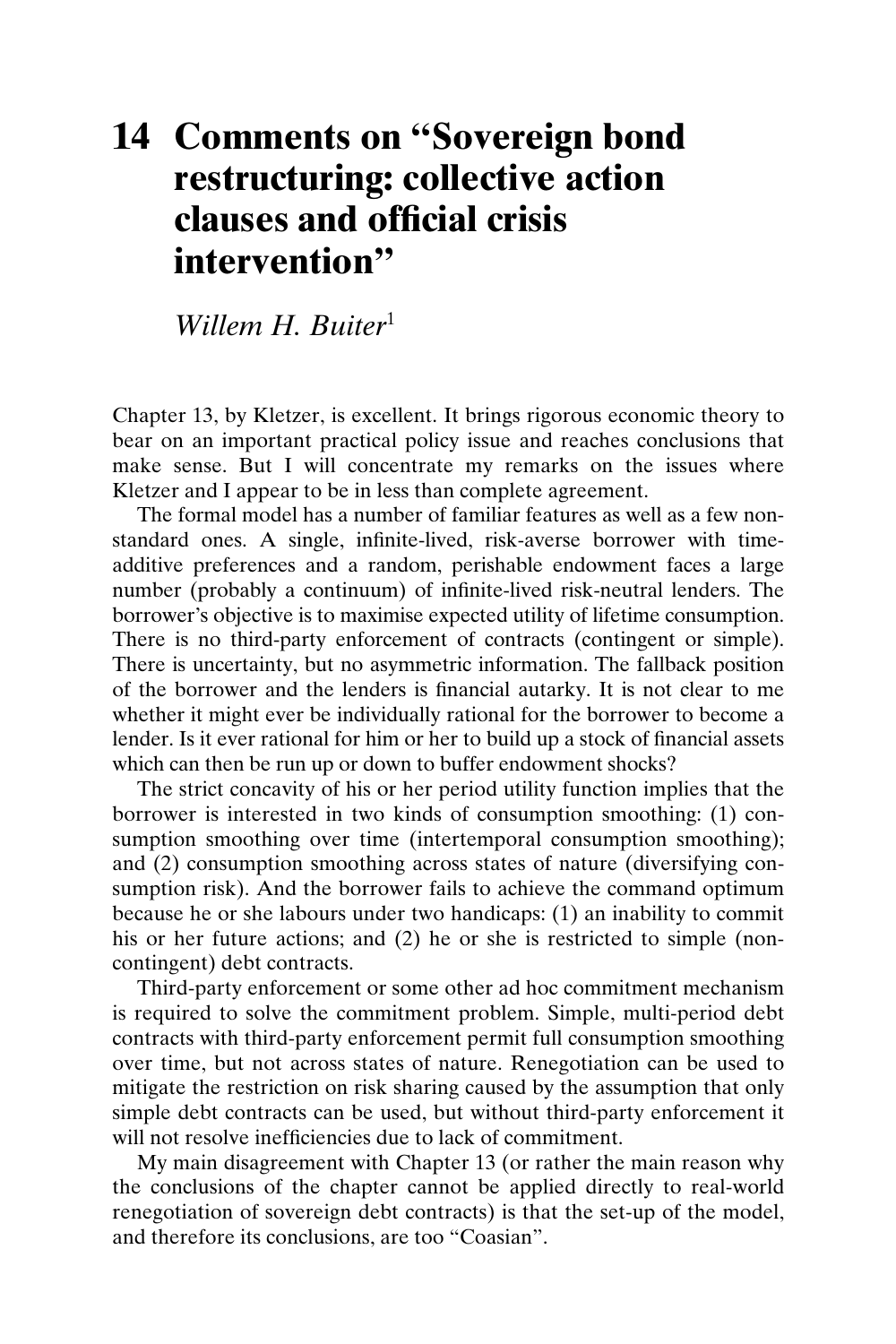Kletzer takes as his welfare benchmark the efficient, perfect (roughly time-consistent) equilibria of the (implied) infinitely repeated game in which any agent (borrower or lender) can make a non-negative transfer of resources less than or equal to the amount of his or her current endowment.<sup>2</sup> He shows that the efficient self-enforcing equilibrium can be implemented using one-period state-contingent contracts, with free entry and exit by lenders. He then restricts his welfare comparisons to the class of self-enforcing contingent contracts. That is, in his benchmark world, there is still no third-party enforcement, but contracts can be made contingent on realisations of mutually observable random variables. Note that this welfare benchmark is a restricted, second*-*best welfare benchmark, as only the efficient equilibria among the class of perfect equilibria are considered. It is easily established that restricting contracts to be non-contingent does not in general permit (constrained) efficient perfect equilibria to be supported. For simple (non-contingent) debt contracts to support any equilibrium, we must structure the support of the endowment distribution and the permissible contracts to rule out "bankruptcy" or "default" (when the amount due on the debt exceeds the full realisation of the borrower's random endowment).

This restriction eliminates the scope for welfare improvements through third-party enforcement. Third-party enforcement is key to the viability of welfare enhancing contracts when the continuation value of the contract becomes negative for at least one of the parties. Third-party enforcement is welfare enhancing primarily because it resolves intertemporal commitment problems, not because it is essential for dealing with risk and uncertainty.

Kletzer then considers a different kind of repeated game using the same basic building blocks. Instead of single-period state-contingent contracts he considers simple (non-contingent) one-period debt contacts plus the possibility each period, after the uncertain random endowment of that period has been revealed to all parties, of renegotiation. Since the possibility of renegotiation effectively introduces state contingency into the contract, it is not too surprising that the combination of one-period noncontingent debt contracts plus unrestricted and costless renegotiation each period supports the same (constrained) efficient perfect equilibrium as the single-period contingent contracts.

Kletzer then looks at how different kinds of restrictions on the ability to renegotiate incomplete contracts affects welfare. These restrictions can be interpreted as stylised versions of the bond covenants that bind creditors together and that are enforced by creditor country governments. They are (a) enforcement of seniority rights among creditors and (b) collective action clauses.

The first proposition established is that renegotiation with seniority rights of simple loan contracts supports a (constrained) efficient perfect equilibrium. It is not necessarily true that any (constrained) efficient perfect equilibrium can be attainable through renegotiation of simple loan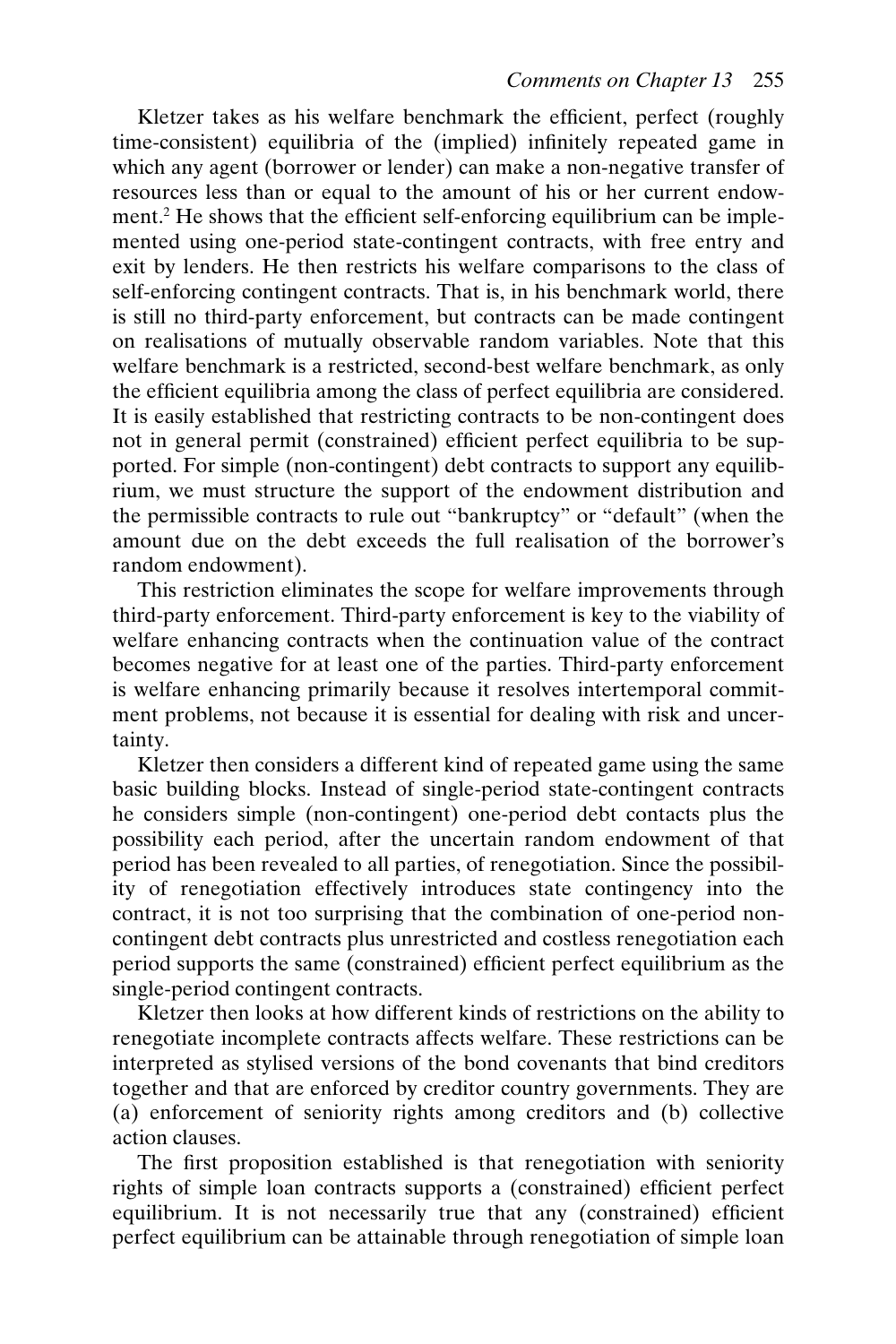contracts when seniority rights are enforced. This makes sense, since seniority rights are a restriction on the capacity to renegotiate. If I understand it correctly, this means that seniority rights do not necessarily hurt, but they do not help either. Like the earlier result that renegotiation of simple contracts supports constrained efficient equilibria, this proposition requires some strong "Coasian" assumptions, in particular common knowledge in the repeated game. Every lender observes the obligations of the borrower to every other lender and the actions of each lender, and also knows the preferences and endowments of all participants. Negotiation does not require time or other scarce resources.

The second proposition established in Chapter 13 is that renegotiation under unanimous consent can be costly: holdouts or vulture funds (such as Elliott associates) can cause inefficient perfect equilibria to be supported.

The third result concerns the efficiency of renegotiation with collective action clauses (CACs); that is, renegotiation under qualified majority or supermajority consent. It is shown that CACs can eliminate the costly wars of attrition in restructuring that can occur under unanimous consent. The intuition offered for this result is that competition between creditors (bondholders) to be the pivotal voter can be used to eliminate the rent to holdouts. I do not understand this. What determines the size of the smallest qualified majority to support an efficient perfect equilibrium? Does any qualified majority rule always support an efficient perfect equilibrium? Does any qualified majority rule support *only* efficient perfect equilibria? Are all efficient perfect equilibria always supported by any qualified majority rule? It would be helpful to be given insight into these questions.

The final proposition is that aggregation (the requirement that all bond claims be renegotiated together, and presumably on the same terms) may (or will) not increase efficiency over and beyond what can be achieved with just collective action clauses. Again, the assumption of common knowledge is central to this result. This proposition is intriguing, because it suggests that the key reform of the international financial architecture that should be pursued is CACs rather than the setting up of a sovereign debt workout tribunal such as the Sovereign Debt Restructuring Mechanism recently proposed by Anne Krueger.3

There is, however, some distance between the model and a reasonable simulacrum of contemporary interactions between sovereign borrowers and private creditors. The Coasian core of the model is recognised very clearly by Kletzer:

In the bare-bones institutional structure of the consumption smoothing model of sovereign debt, any mutual beneficial renegotiation is possible after any history of the relationship between the borrower and lenders. Nothing impedes a mutually beneficial renegotiation.

(Chapter 13, p. 240)